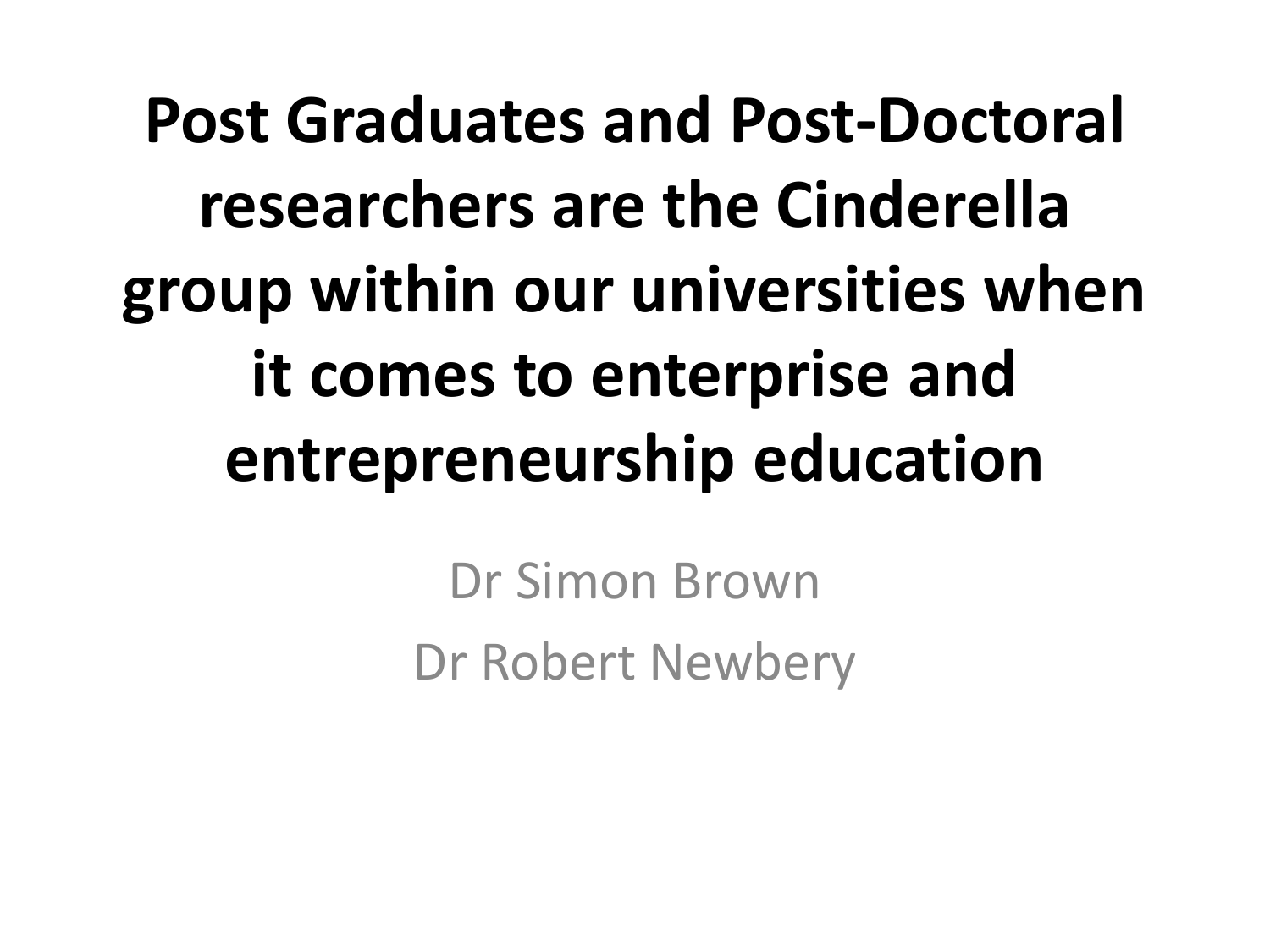### What is happening in the UK/ International programmes?

- Before presenting SETsquared with the plans for what is now called Researcher to Innovator (R2I) the team conducted extensive research into current practice in the UK, Europe and US.
- In depth review of provision at UoManchester, UoBirmingham (Talent Pool and PESS), UoCardiff (i-Solve), UCL, UoStrathclyde (Enterprise Academy), UoCambridge (Enterprisers), North West Enterprise Champions project.. And more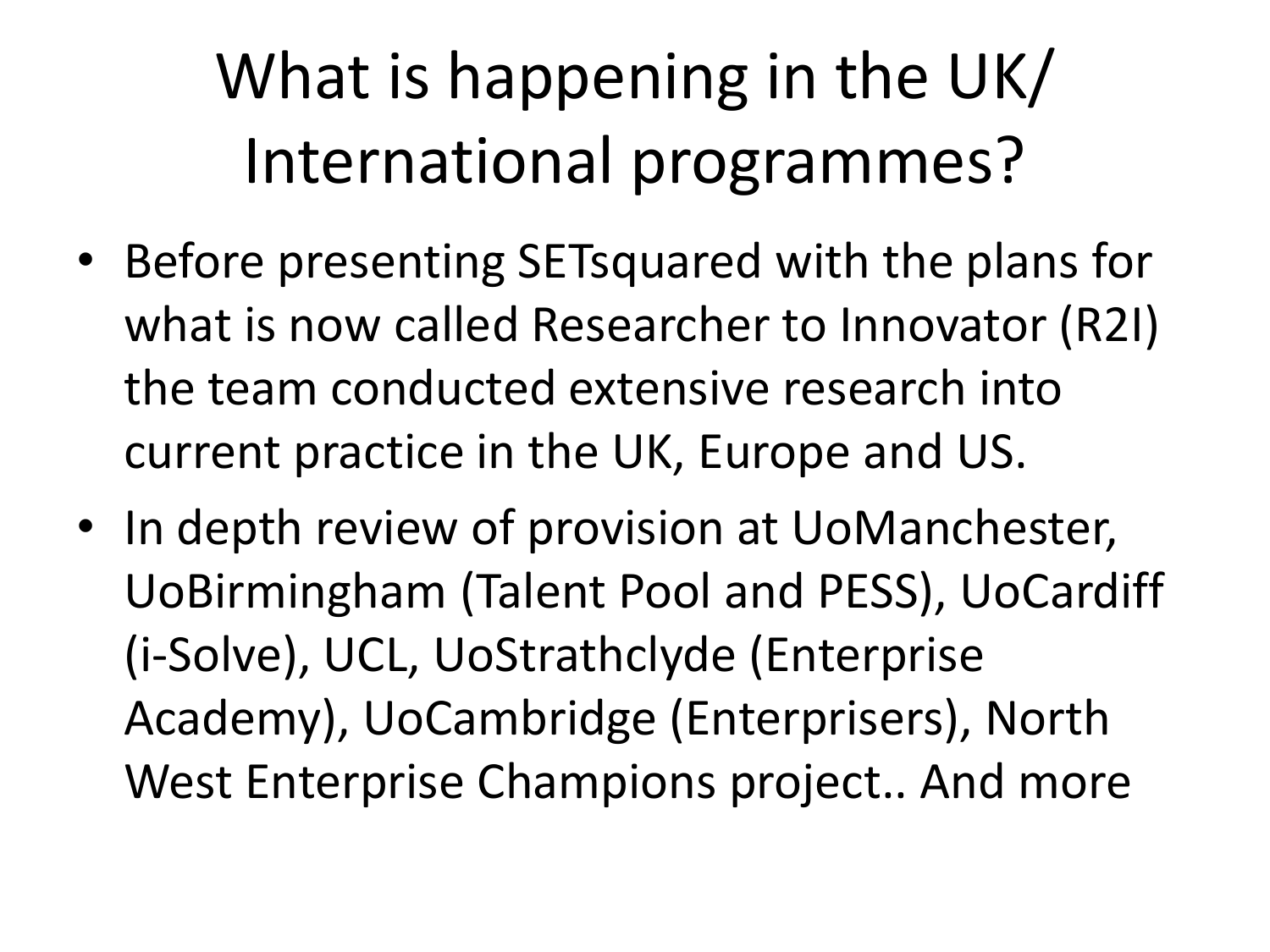### Internationally

- EIT ICT Doctoral School, Turku et al an European Union funded project
- 3EP European Entrepreneurship Education programme
- iCorp [http://www.nsf.gov/news/special\\_reports/i-corps/curriculum.jsp](http://www.nsf.gov/news/special_reports/i-corps/curriculum.jsp) NSF in the US
- iMinds <http://www.iminds.be/en> Connect, Innovate, Create
- YouWin Nigeria <https://www.youwin.org.ng/>Business development programme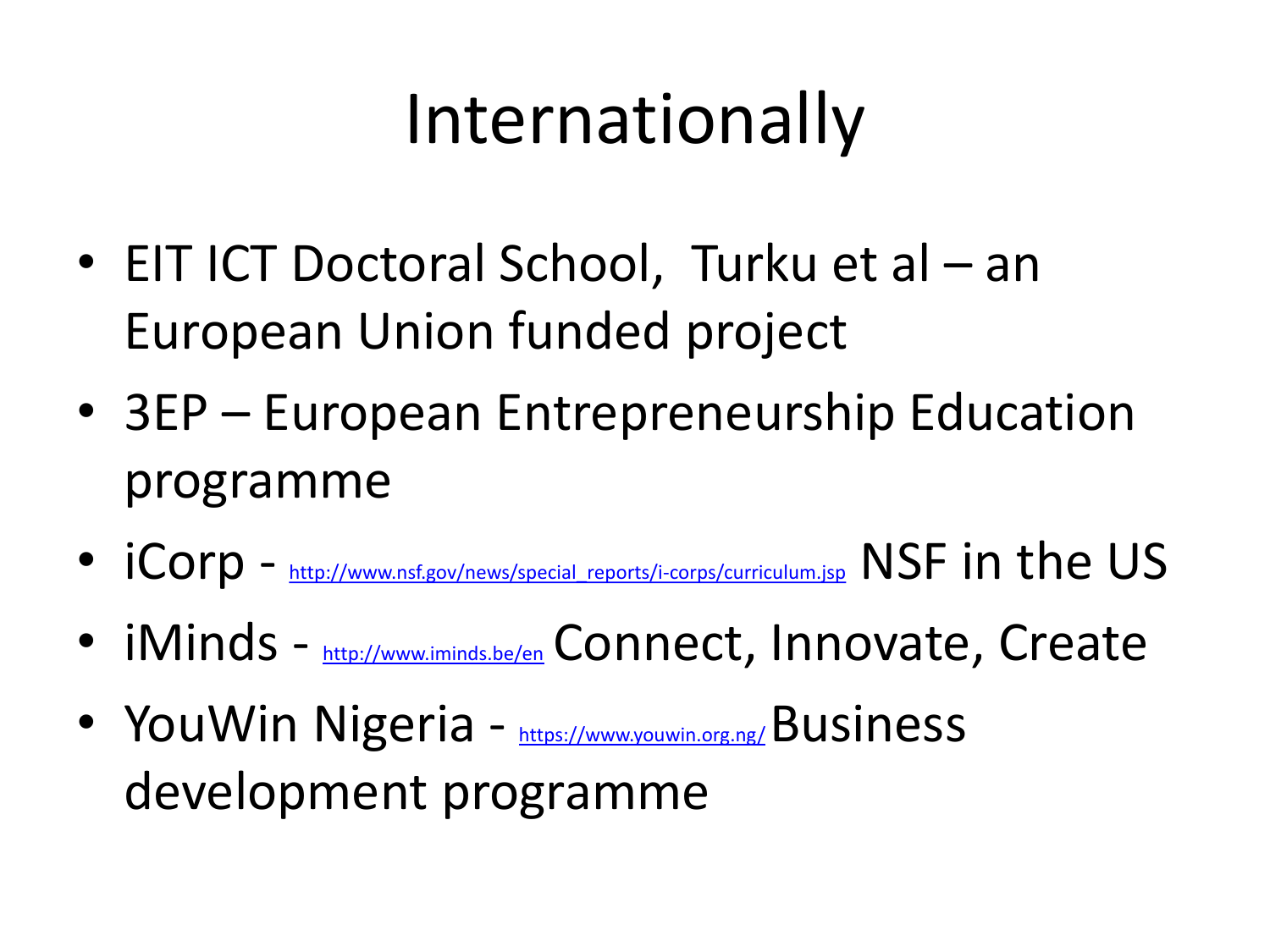What did they all point towards? There was a need to…work with PG/Post Docs to..

- Develop creativity, innovation and entrepreneurial mind-set NOT Business Planning
- Through enquiry based learning
- Intensive aspects to immerse the learner, build their confidence and self efficacy.
- Opportunities to develop habits and behaviours over time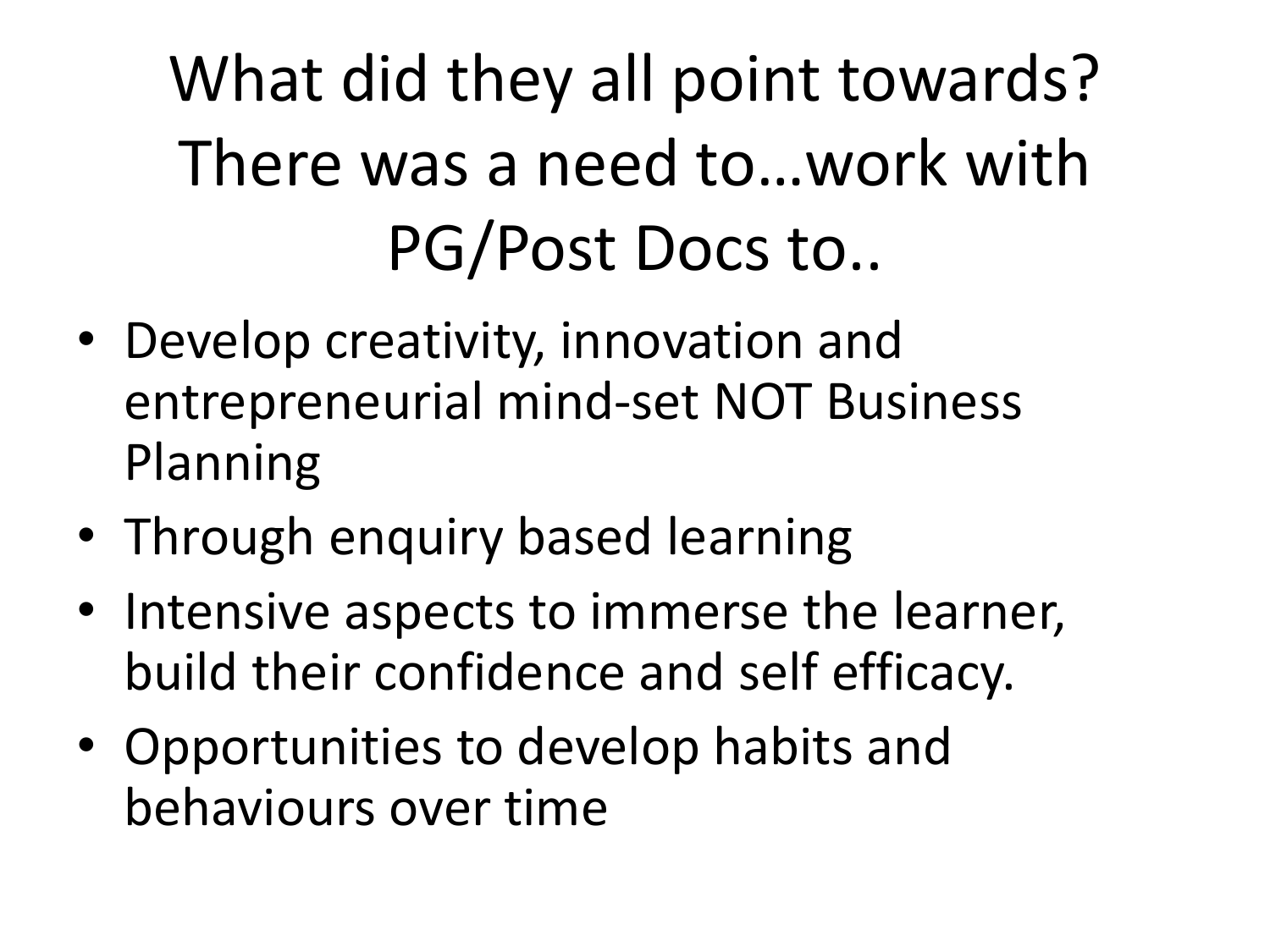# Typical PG researcher

- Brains the size of a planet.
- Dedicated to their subject/discipline.
- Focussed on getting their "tenured" academic post. (reality though 5% will succeed!)
- Single minded.. Driven. Passionate… anxious..
- No PLAN B!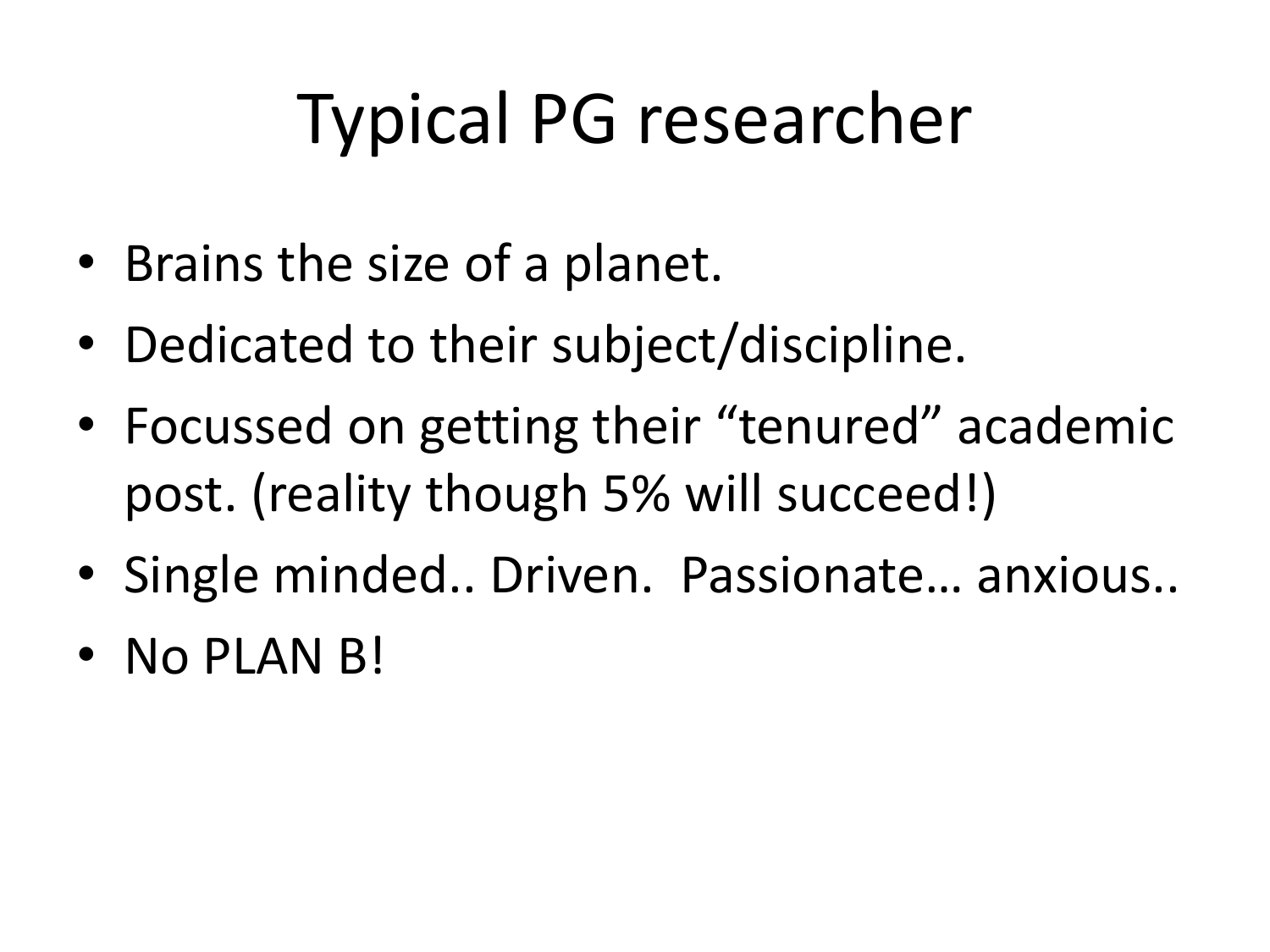# What is their Mind Set?

- Learnt how to be good (OUTSTANDING!)at what they do..
- There is always a Correct answer… the right way to do things..
- Plan and think.. Before doing anything..
- Worried about getting "it" wrong.
- They have never failed at anything.. Hence why they are at the top of the academic pile..
- (How will they cope with NOT getting their academic post??)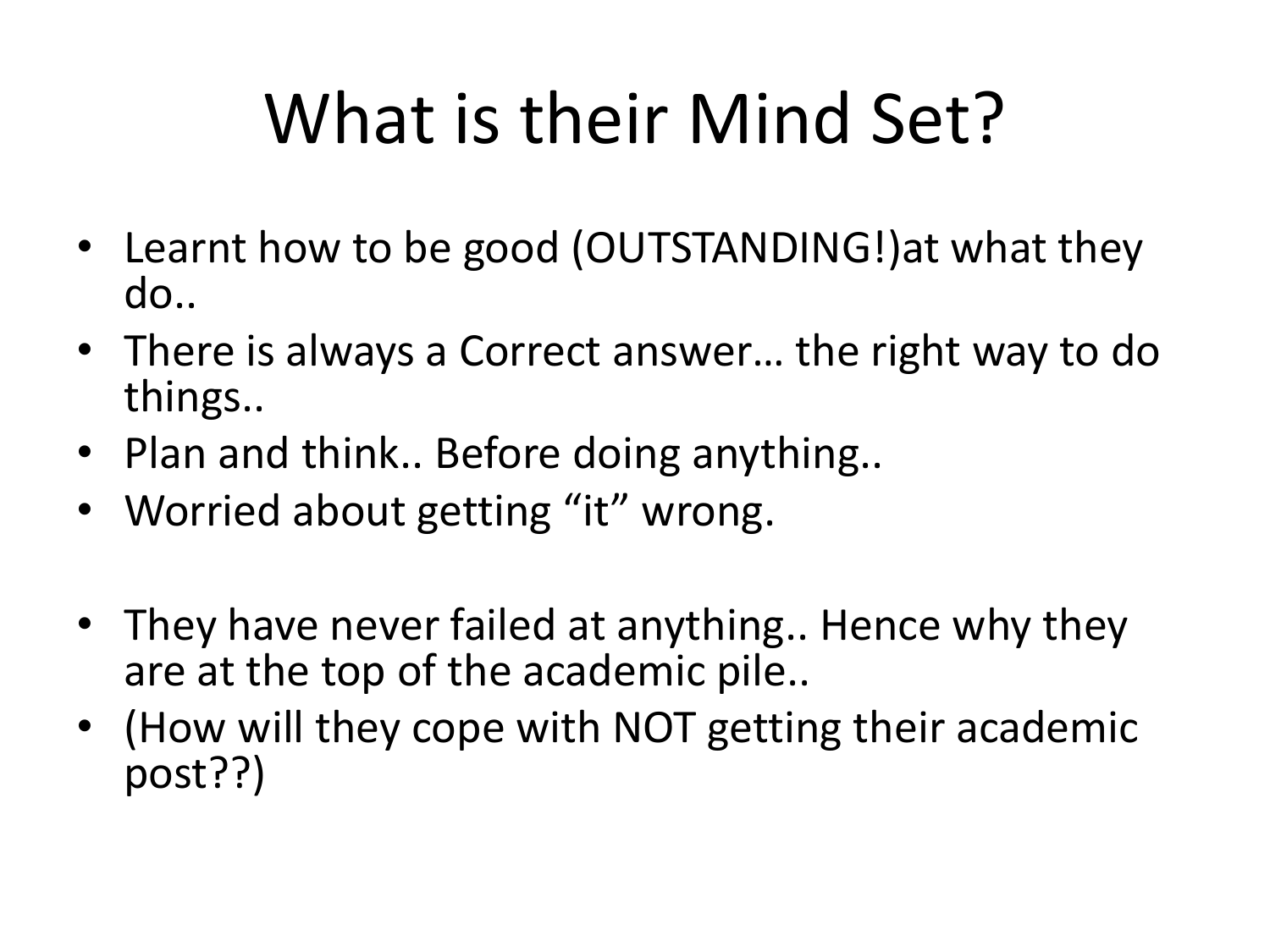# OMG!

- Imagine a group less inclined to consider the world of the entrepreneur..
- I cannot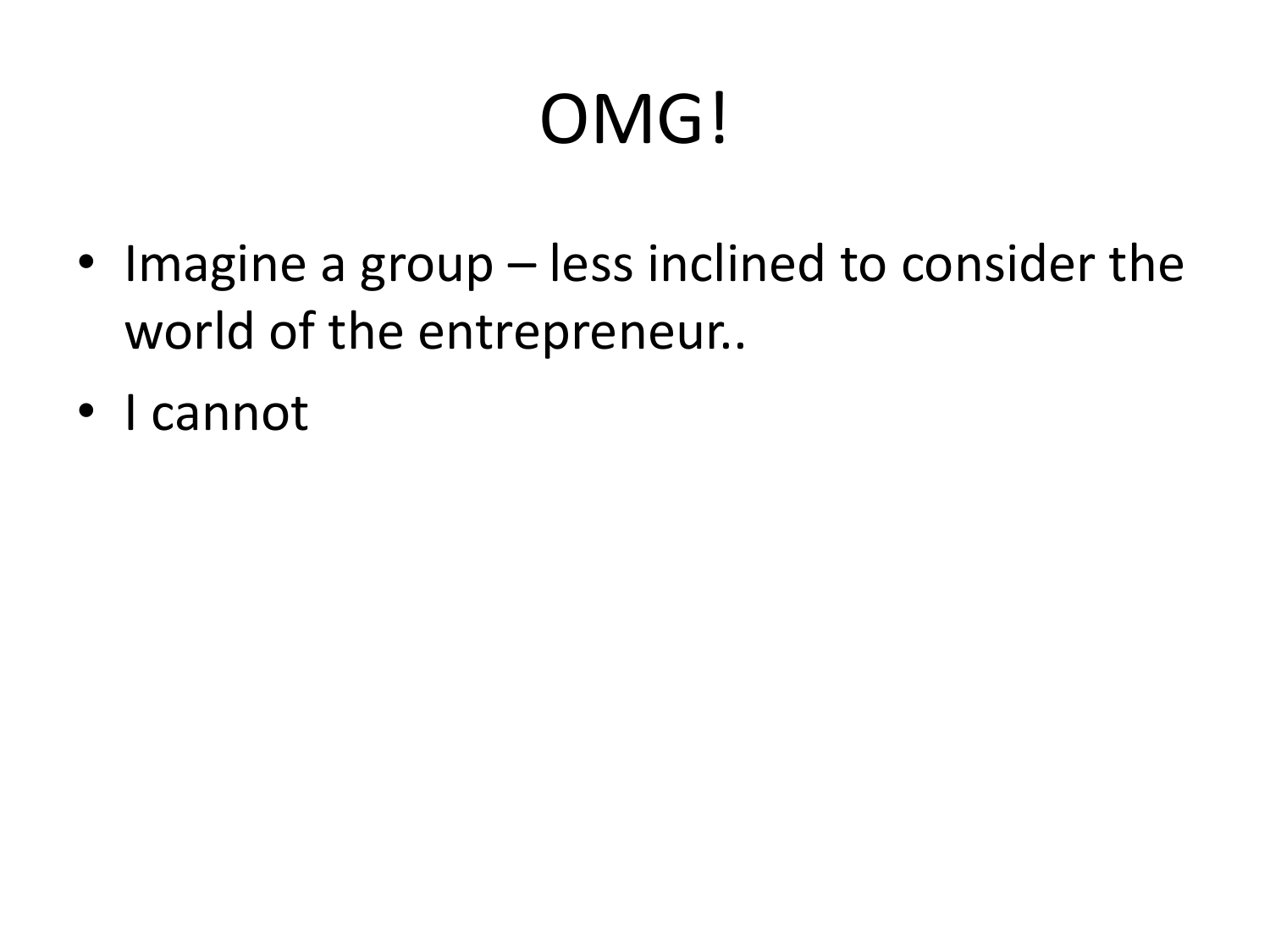### Phdcomics.com

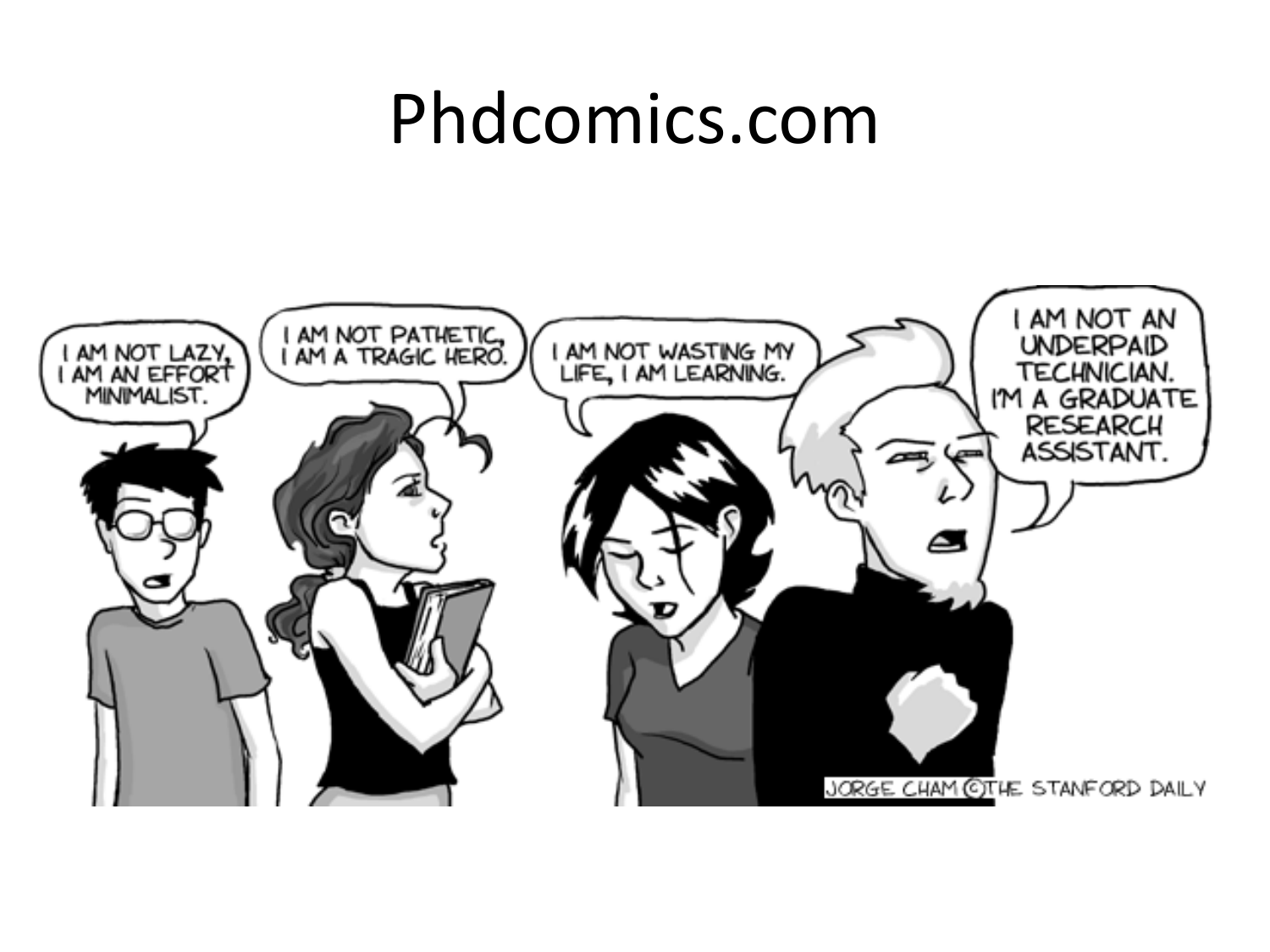### The scale of the problem

- Across the five partner universities of SETsquared there are 9,385 academics and 25,695 Postgraduate students
- (Exeter, Bristol, Bath, Southampton & Surrey)

• How big is the potential PG/RA group at your institution?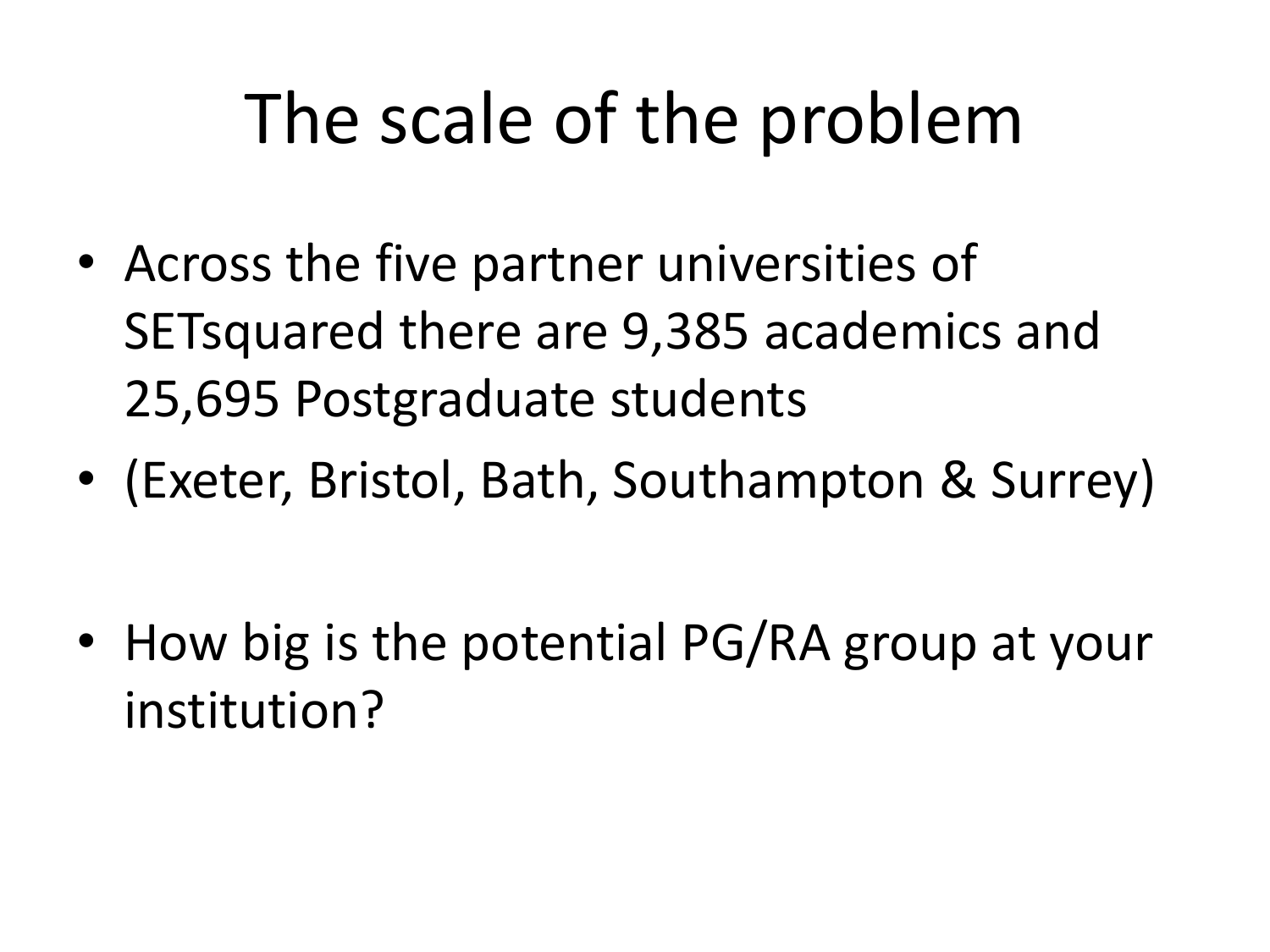### Anna Kirketerp's model

#### R2I aims to develop the PINK zone

#### The Push Method

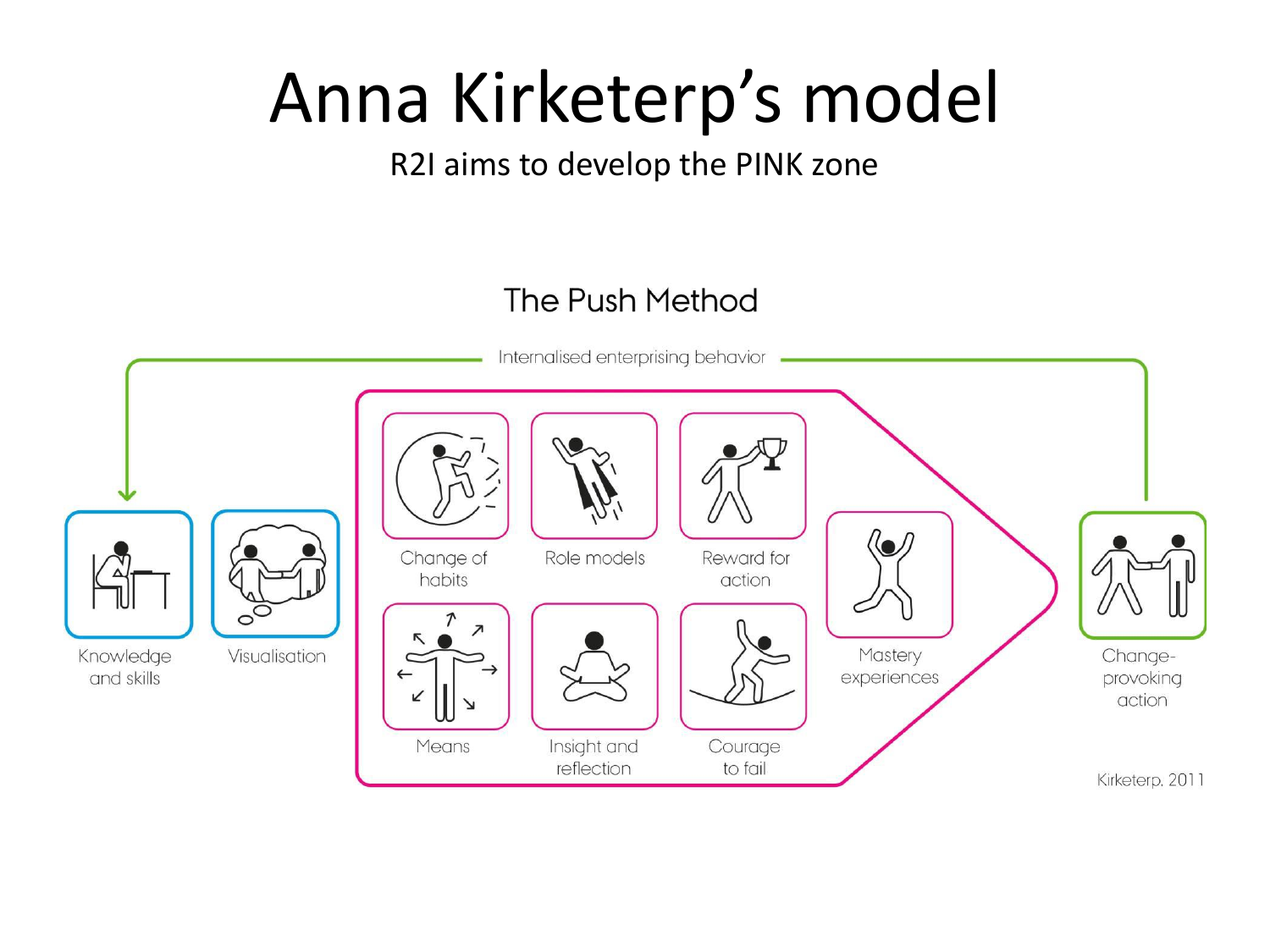## R2I

- 3 day intensive introduction
	- Personal exploration
	- Introduction of tools to support ideation, creativity and opportunities for commercial exploitation
	- Introduction to role models, case studies and potential mentors to guide the nascent entrepreneurs in the early stages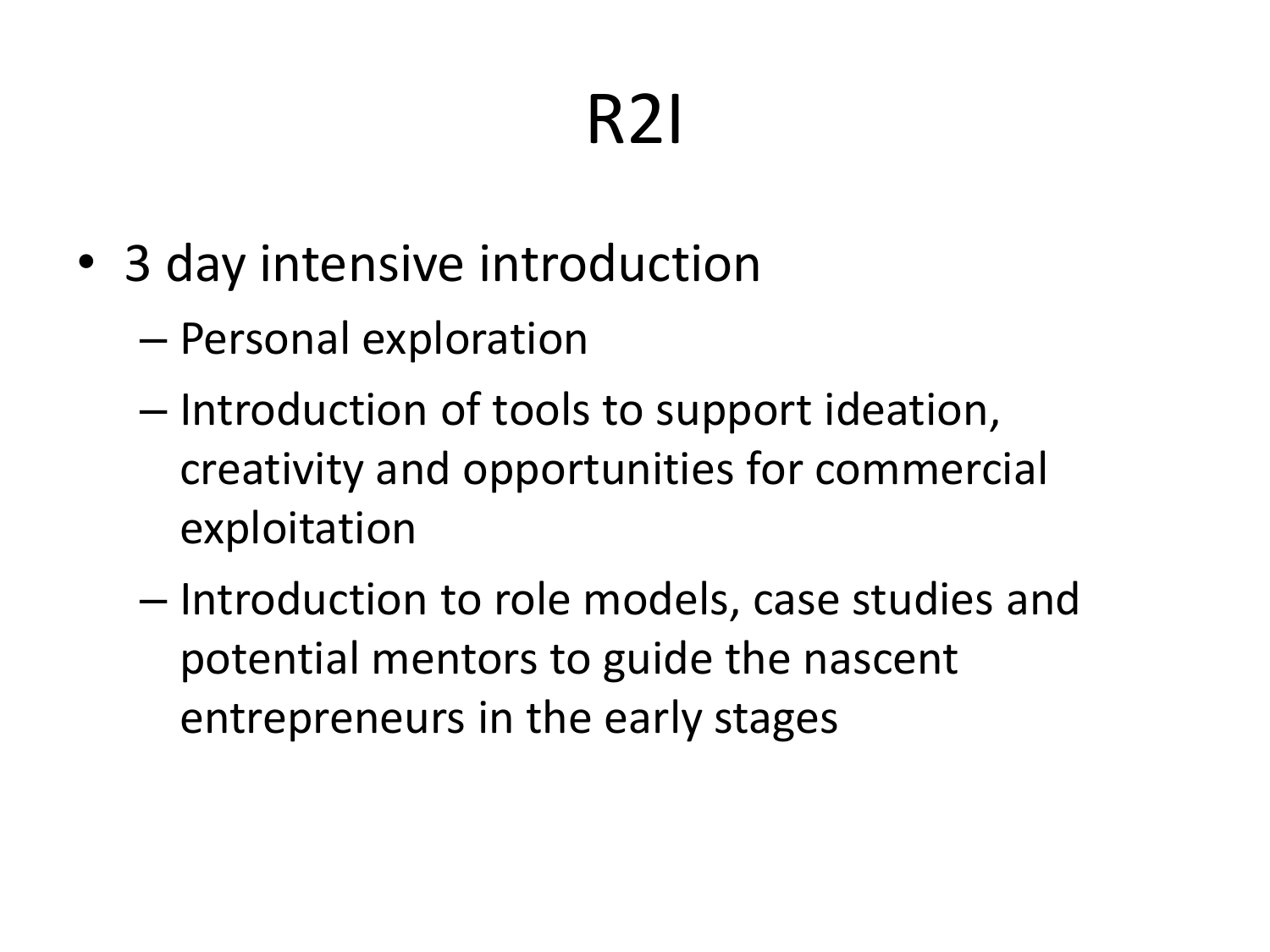# R2I

- 3-5 months of reflection and support
	- monthly 1 day visits to SETsquared incubation locations to consider a specific aspect of commercialisation of IP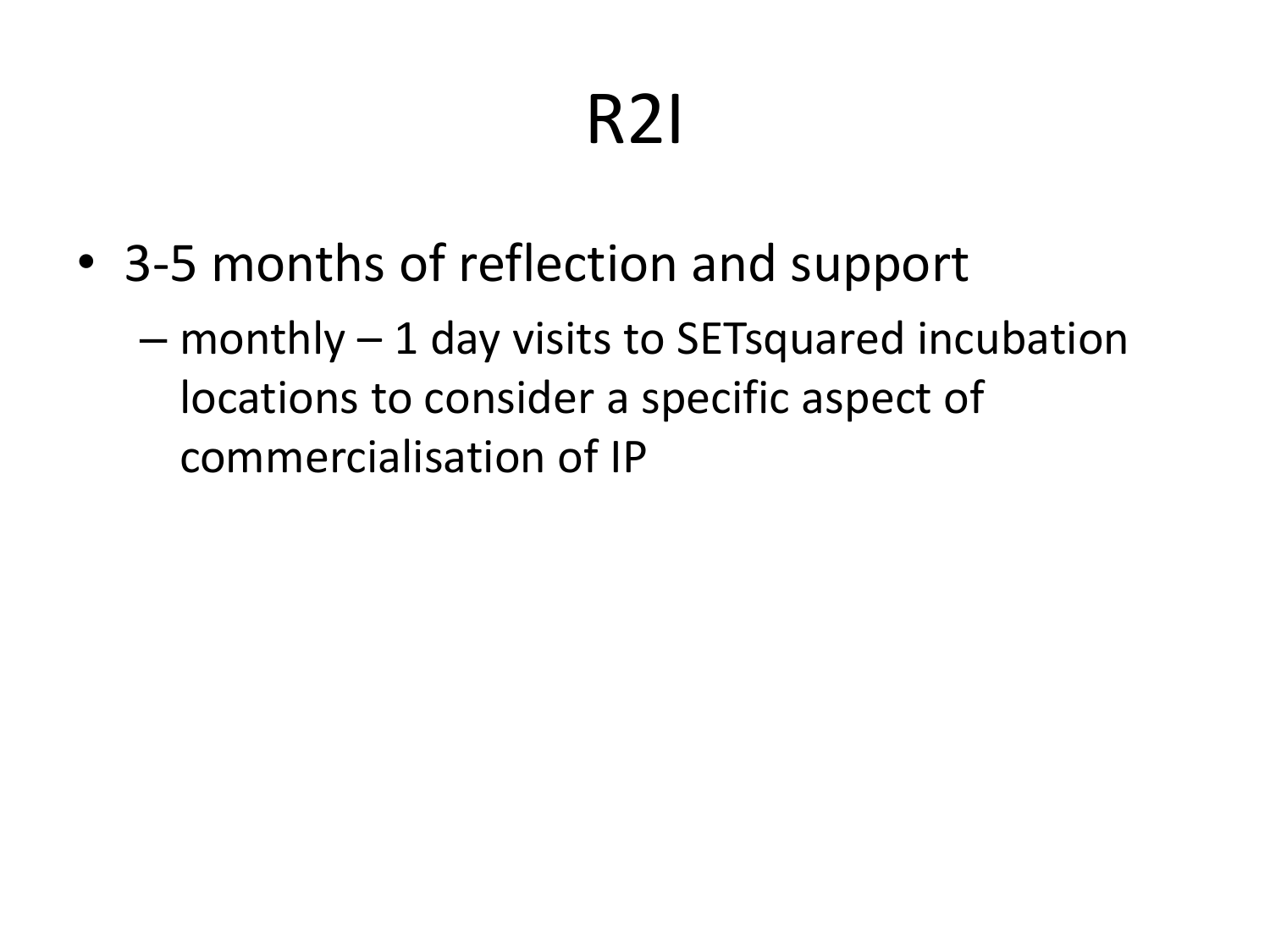# R2I

- 2 day concluding event
	- Participants to bring their embryonic ideas for ventures to hot house and develop into "investment ready" opportunities
	- To prepare for…..the next phase….
		- To act as the motivation for the next cohort for R2I
		- To act as champions for commercialisation within their Universities and research groups
		- To exploit their ideas through….. ICURe….see later…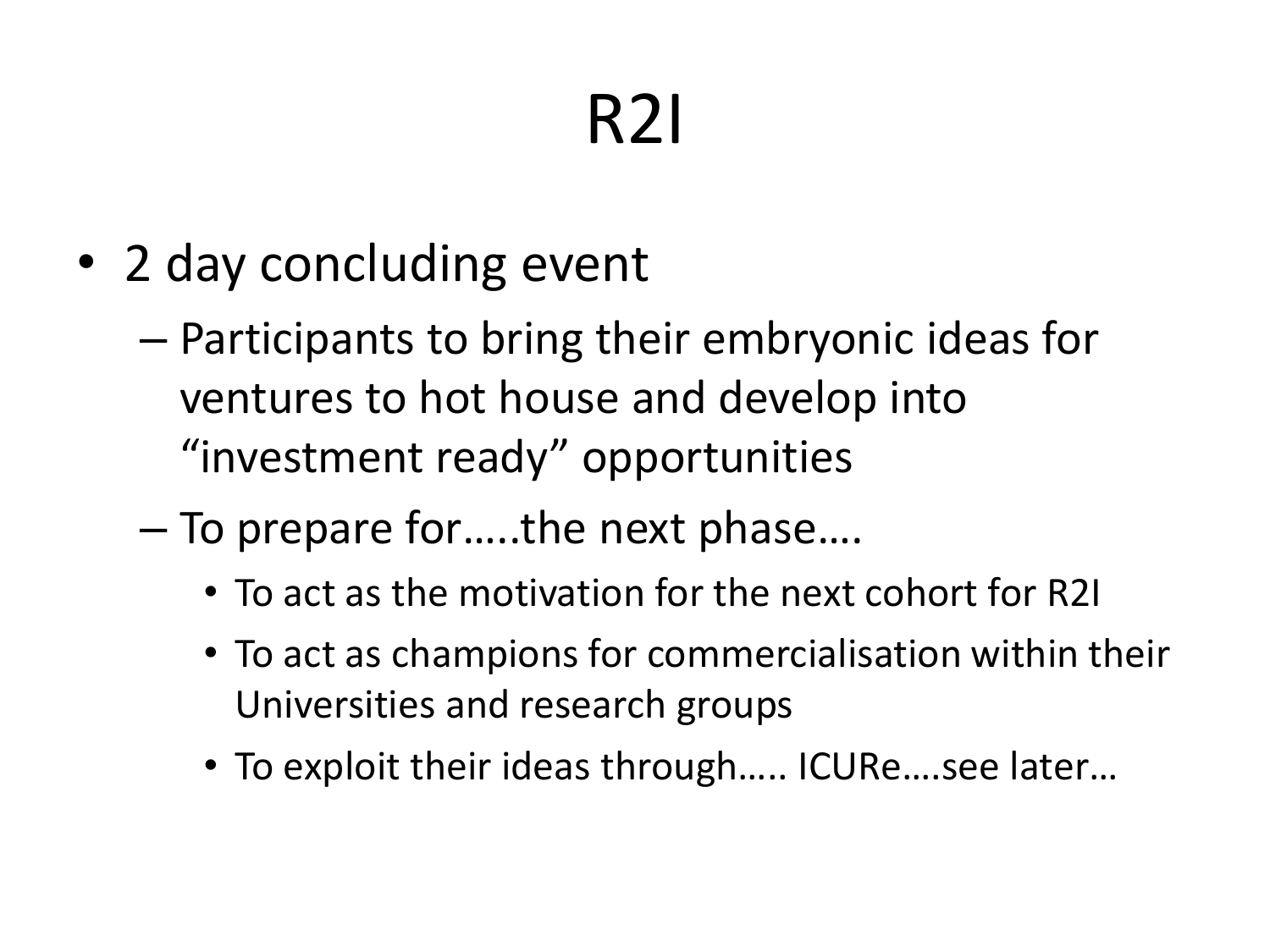### How did we assess if this had been successful?

- The R2I team invited Bob Newbery to conduct longitudinal research into the impact of the R2I programme to measure impact.
	- we collected participant feedback based around the emerging area of Entrepreneurial Intent (Linan at al 2011)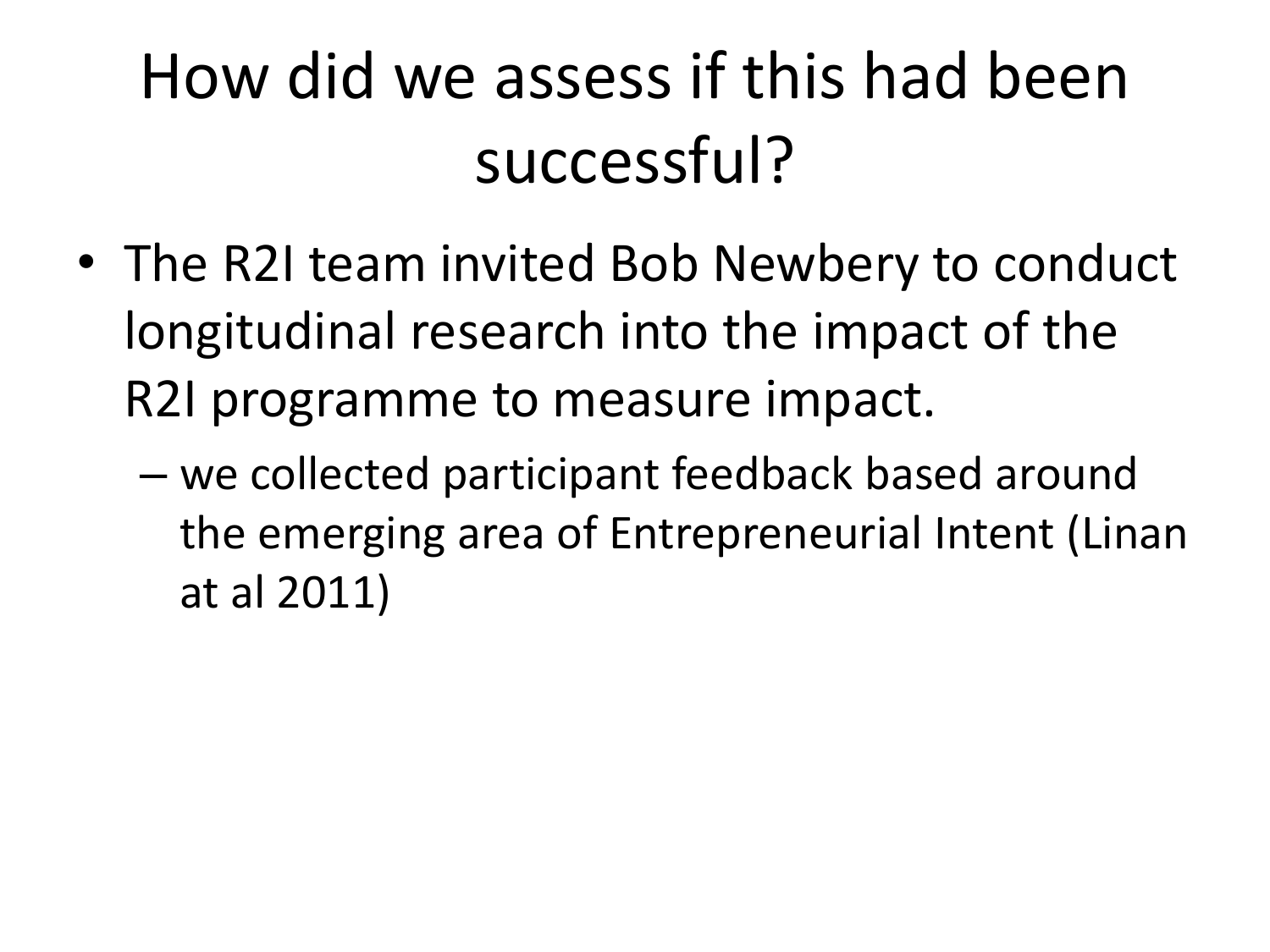### Bob's stuff

- *The groups confidence and Self-Efficacy has changed significantly and how they think their peers would react to their entrepreneurial thoughts has also changed significantly.*
- *I have left out the boring stats.. But happy to share if you are that sad!*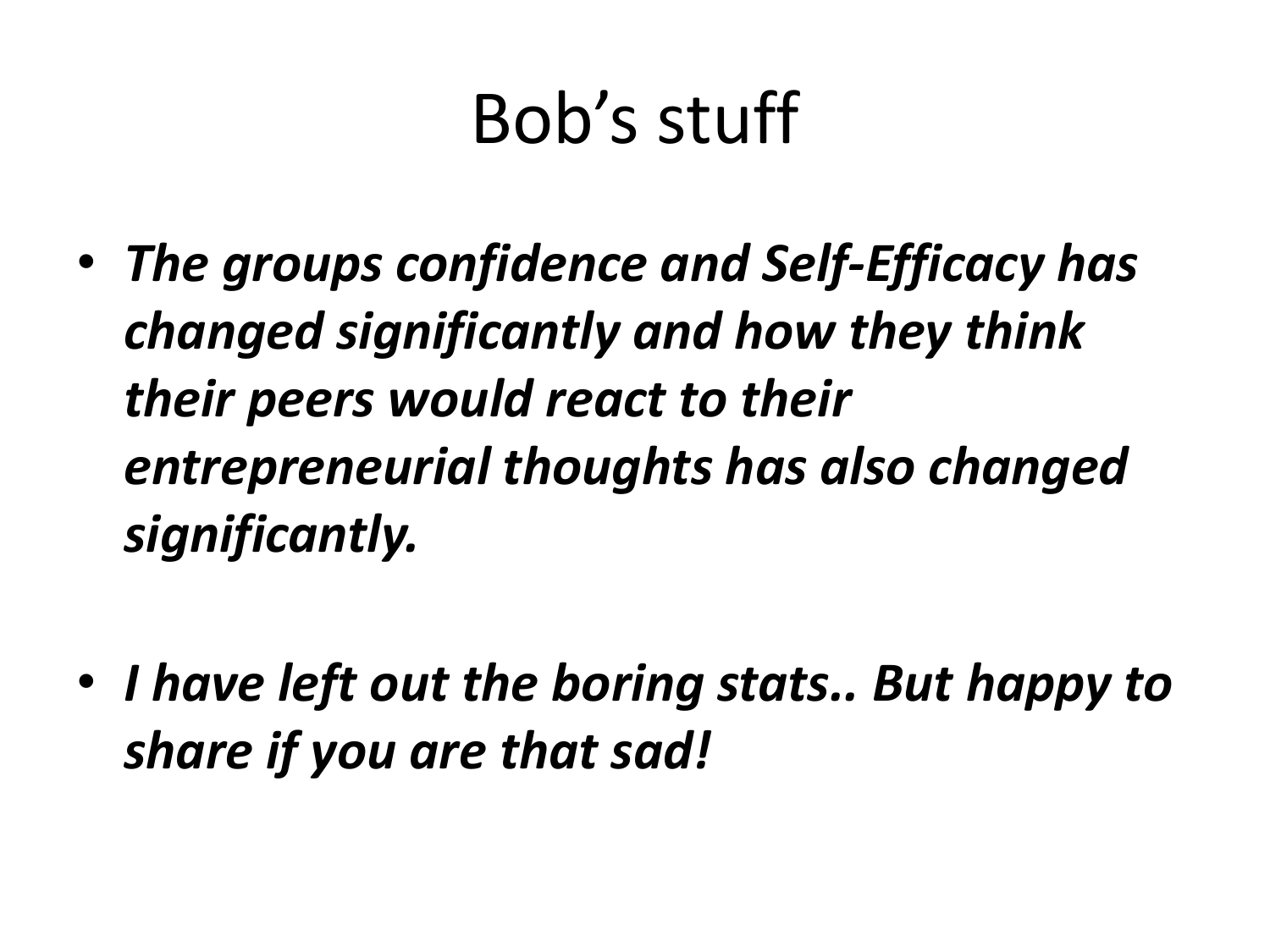# How might this develop in future?

- Vitae Enterprise Lens as part of the Researcher Development Framework
- [Researcher Development Framework](https://www.vitae.ac.uk/vitae-publications/rdf-related/introducing-the-vitae-researcher-development-framework-rdf-to-employers-2011.pdf)
- Do you know about this?
- How can this be translated into actions and development programmes?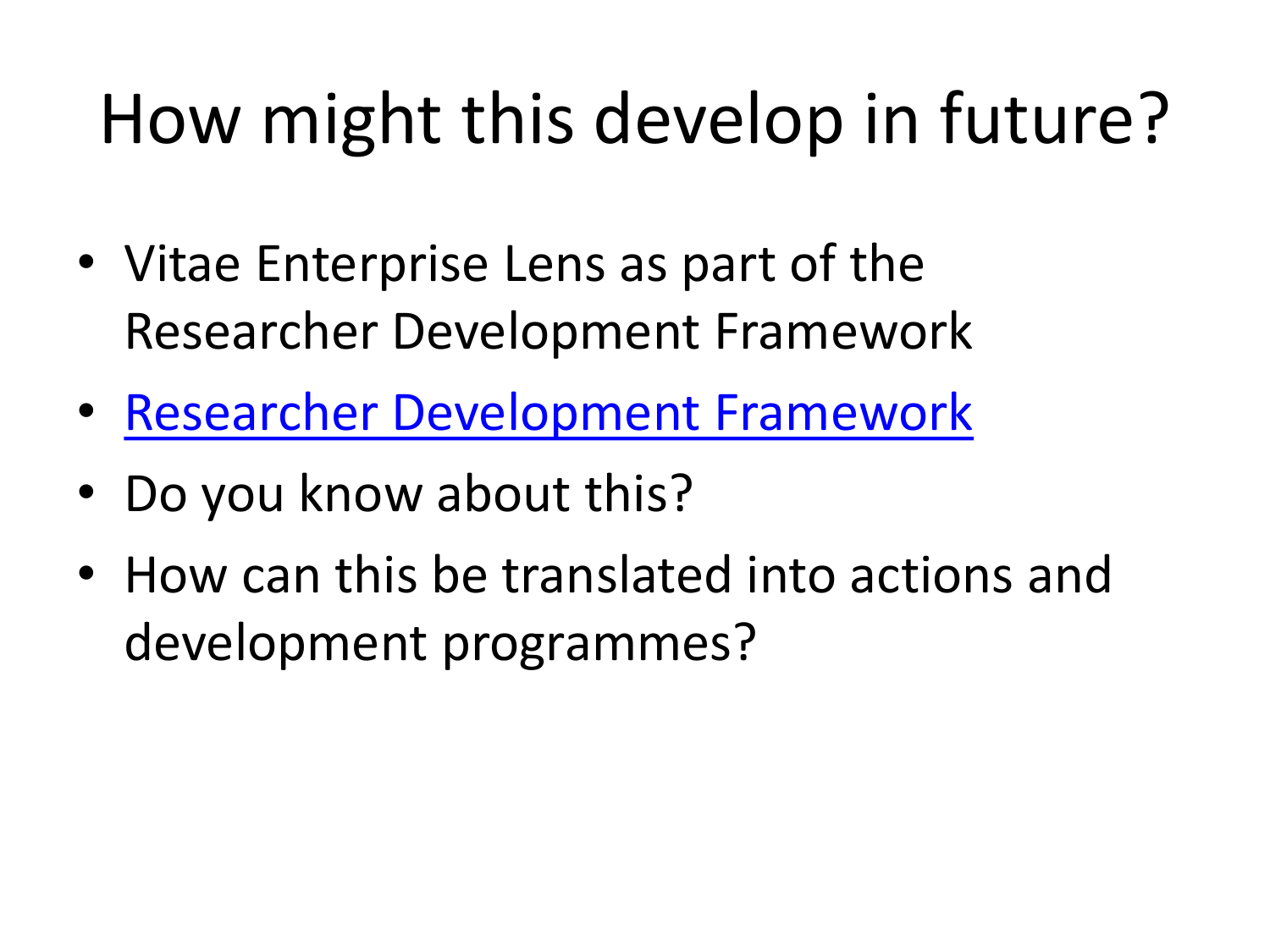## So lets get started

- Get into small groups of around 6 people.
- You probably wont know each other That doesn't matter.